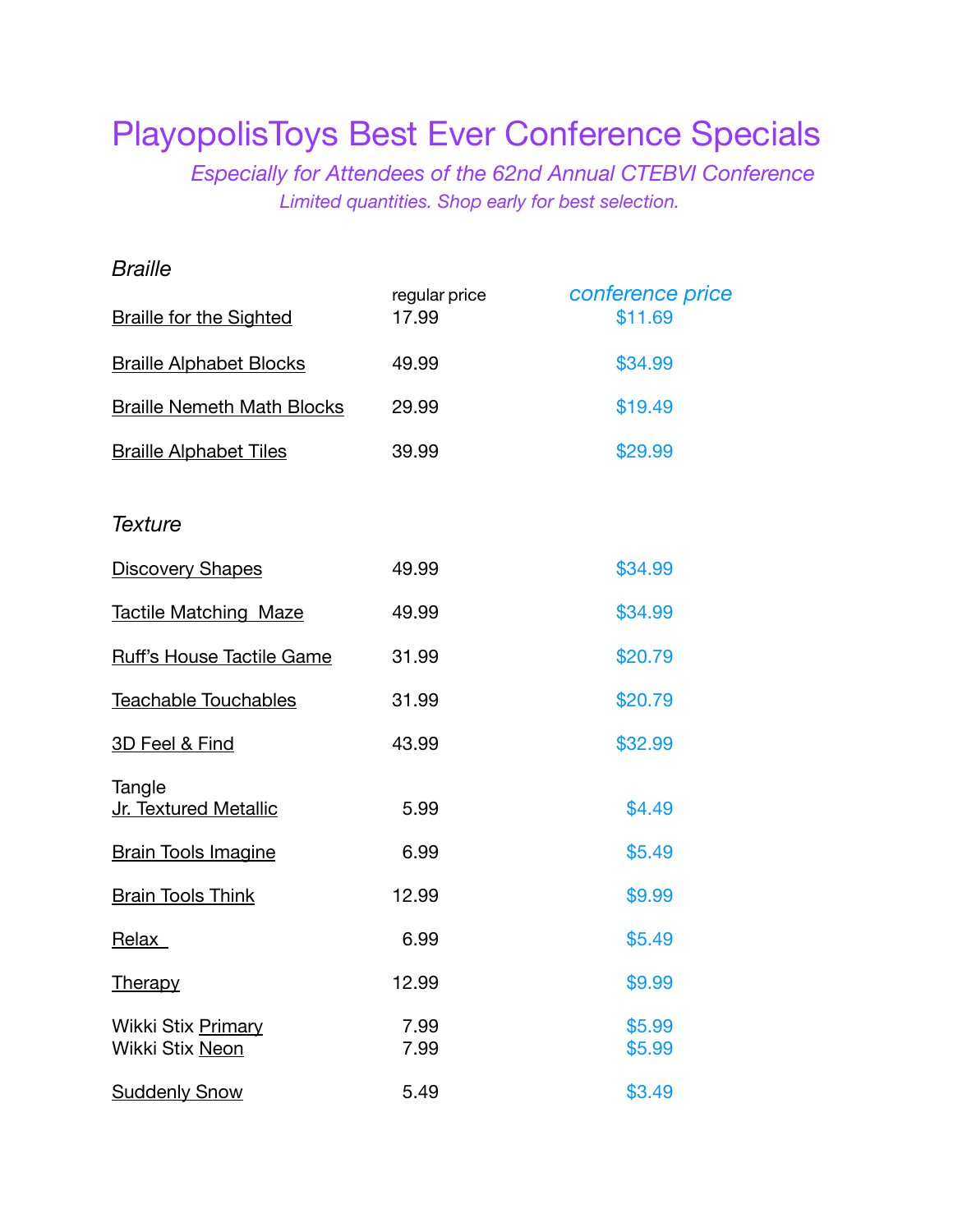# *Sound*

| <b>Answer Buzzers</b>                                         | 21.99          | \$15.39            |
|---------------------------------------------------------------|----------------|--------------------|
| <b>Barnyard Buzzers</b>                                       | 21.99          | \$15.39            |
| <b>Lights &amp; Sounds Buzzers</b>                            | 29.99          | \$20.99            |
| <b>Bug Clickers 12-pack</b>                                   | 10.99          | \$7.69             |
| Pop Tubes<br>6-pack<br>24-pack                                | 14.99<br>49.99 | \$10.49<br>\$34.99 |
| <b>Translucent Groan Tube 3-pack</b>                          | 7.49           | \$4.89             |
| <b>Easy Grip Egg Shaker</b>                                   | 3.49           | \$2.49             |
| <b>LP Egg Shakers</b>                                         | 2.99           | \$2.09             |
| <b>LP Mini Maracas-pair</b>                                   | 8.99           | \$6.29             |
| <b>Bell-Shaped Shaker</b><br><b>Bell-Shaped Shaker 3-pack</b> | 4.49<br>11.99  | \$2.69<br>\$7.19   |
| <b>Cage Bell</b>                                              | 8.99           | \$6.29             |
| <b>Mini Cage Bell</b>                                         | 4.99           | \$3.49             |
| <b>Jingleband</b><br>Jingleband 6-pack                        | 6.99<br>35.99  | \$4.19<br>\$26.99  |
| <b>Tube Shaker</b>                                            | 7.99           | \$5.59             |
| Mini Rainbowmaker-8"                                          | 15.99          | \$11.19            |
| Rainbowmaker-16"                                              | 24.99          | \$17.49            |
| <b>Fish Castanet</b>                                          | 8.99           | \$5.89             |
| Concertina                                                    | 31.99          | \$22.39            |
| Zenergy Chime-Solo                                            | 11.99          | \$7.19             |
| <b>Rhythm Box II</b>                                          | 59.99          | \$41.99            |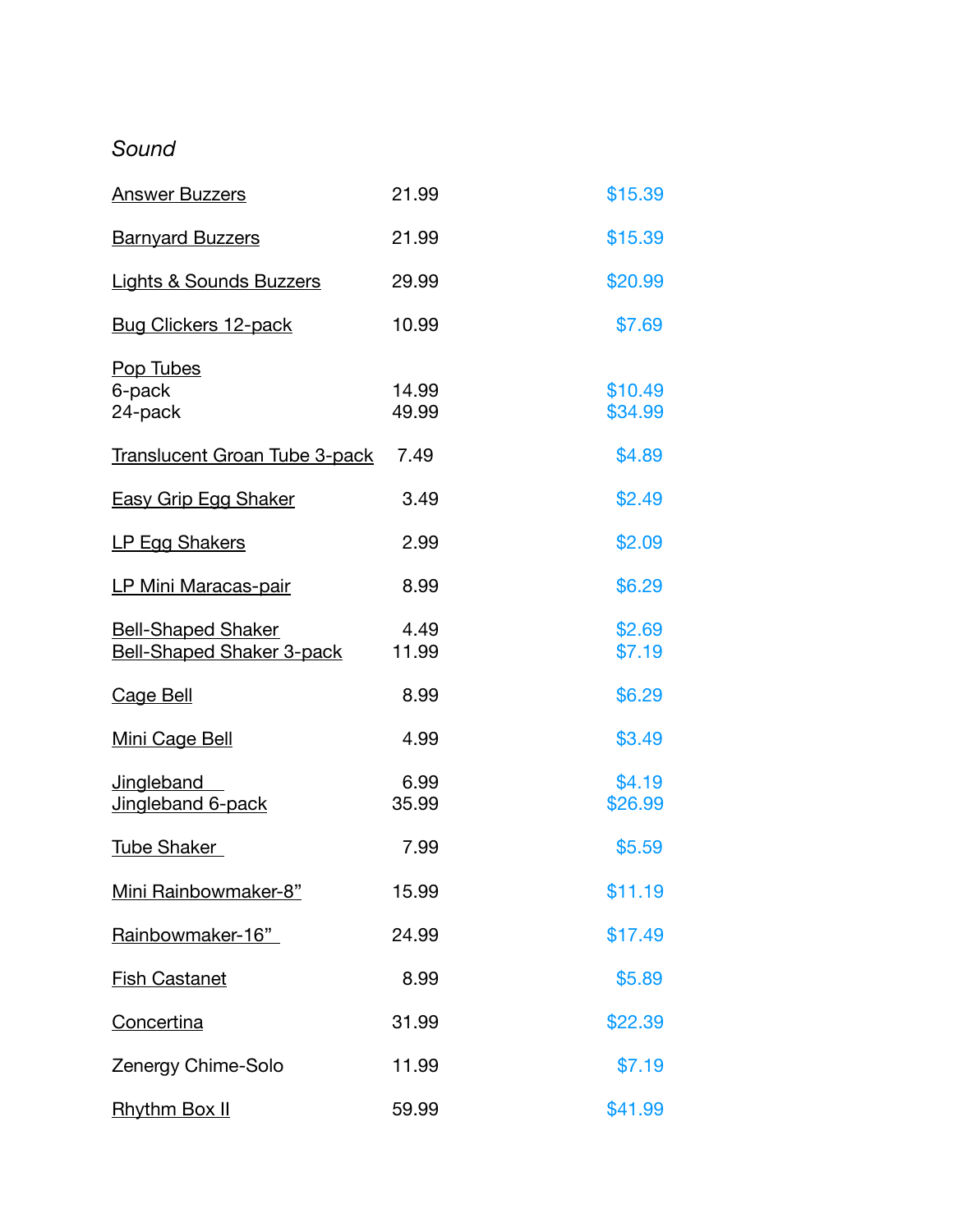# *Light Ups*

| <b>Meteor Storm</b><br>Meteor Storm 12-pack | 12.99<br>143.99 | \$9.99<br>\$115.19 |
|---------------------------------------------|-----------------|--------------------|
| <b>Cosmic Ray Wand</b>                      | 6.99            | \$4.89             |
| <b>Flashing Spiky Ball</b>                  | 3.99            | \$2.79             |
| <b>Lazer Fingers</b>                        | 4.99            | \$2.99             |
| <b>LED Fidget Spinner</b>                   | 6.99            | \$4.19             |

#### *Infants & Toddlers*

[Baby Paper](https://www.playopolistoys.com/?s=Baby+Paper&post_type=product) **1.99 1.99 \$3.49** Black & White Stripes, Black & White Cats & Dogs, Polka Dots, Green Stars, Pink Hearts, Puzzle, Yellow, Blue

| See & Say Board Book   | 14.99 | \$9.99  |  |
|------------------------|-------|---------|--|
| <b>Giant Soft Book</b> | 22.99 | \$12.69 |  |
| <b>Ambi Jinglers</b>   | 14.99 | \$10.49 |  |
| <b>Sensory Rollers</b> | 19.99 | \$14.99 |  |

Thinking back over the 30 years that I've been consistently exhibiting and occasionally presenting at CTEBVI Conferences, I have treasured memories. Most are of the people I've met. Thank you one and all for making first Playworks, then PlayopolisToys a destination of choice when visiting the Exhibit Hall.

## *Two Ways to Shop and Save*

I made this list and checked it thrice to insure that CTEBVI Conference attendees get our best ever prices on toys most purchased by teachers of the blind and visually impaired. But I didn't stop there. You also get 20% discount on all not already discounted products at [our website](https://www.playopolistoys.com/). You'll find even more toys to delight the young and the young at heart. Think bubbles. They're ageless. And a perfect de-stressor.